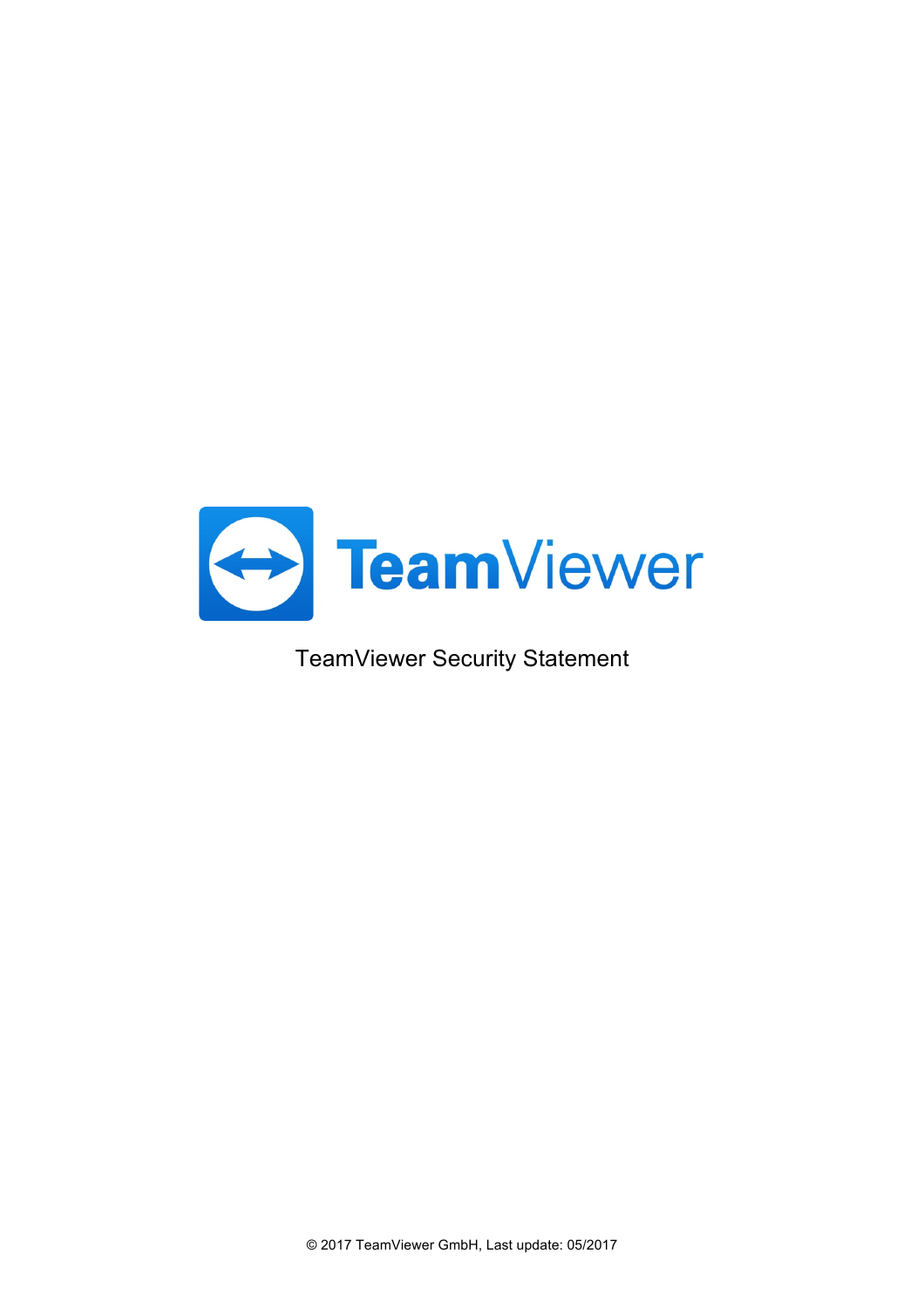# **Target Group**

This document is aimed at professional network administrators. The information in this document is of a rather technical nature and very detailed. Based on this information, IT professionals will receive a detailed picture of the security standards at TeamViewer, and will have any concerns resolved before deploying our software. Please feel free to distribute this document to your customers in order to alleviate any possible security concerns.

If you do not consider yourself to be part of the target group, the soft facts in the section "The Company / the Software" will still help you get a clear picture of how we take security seriously.

# **The Company / the Software**

#### About us

TeamViewer GmbH was founded in 2005 and is based in southern Germany, in the city of Göppingen (near Stuttgart), with subsidiaries in Australia and the United States. We exclusively develop and sell secure systems for web-based collaboration. Within a short span of time, our Freemium licensing has led to rapid growth, with more than 200 million users of the TeamViewer software on more than 1.4 billion devices, in more than 200 countries around the globe. The software is available in more than 30 languages.

### Our Understanding of Security

TeamViewer is used by more than 30 million users at any given point any day. These users are providing spontaneous support over the internet, accessing unattended computers (e.g. remote support for servers) and are hosting online meetings. Depending on the configuration, TeamViewer can be used to remotely control another computer, as if one were sitting right in front of it. If the user who is logged on to a remote computer is a Windows, Mac or Linux administrator, this person will be granted administrator rights on that computer as well.

It is clear that such powerful functionality over the potentially unsafe internet has to be protected against attacks with great scrutany. In fact, the topic of security dominates all of our development goals, and is something we live and breathe in everything we do. We want to ensure access to your computer is safe and to protect our own interests: millions of users worldwide only trust a secure solution, and only a secure solution assures our long-term success as a business.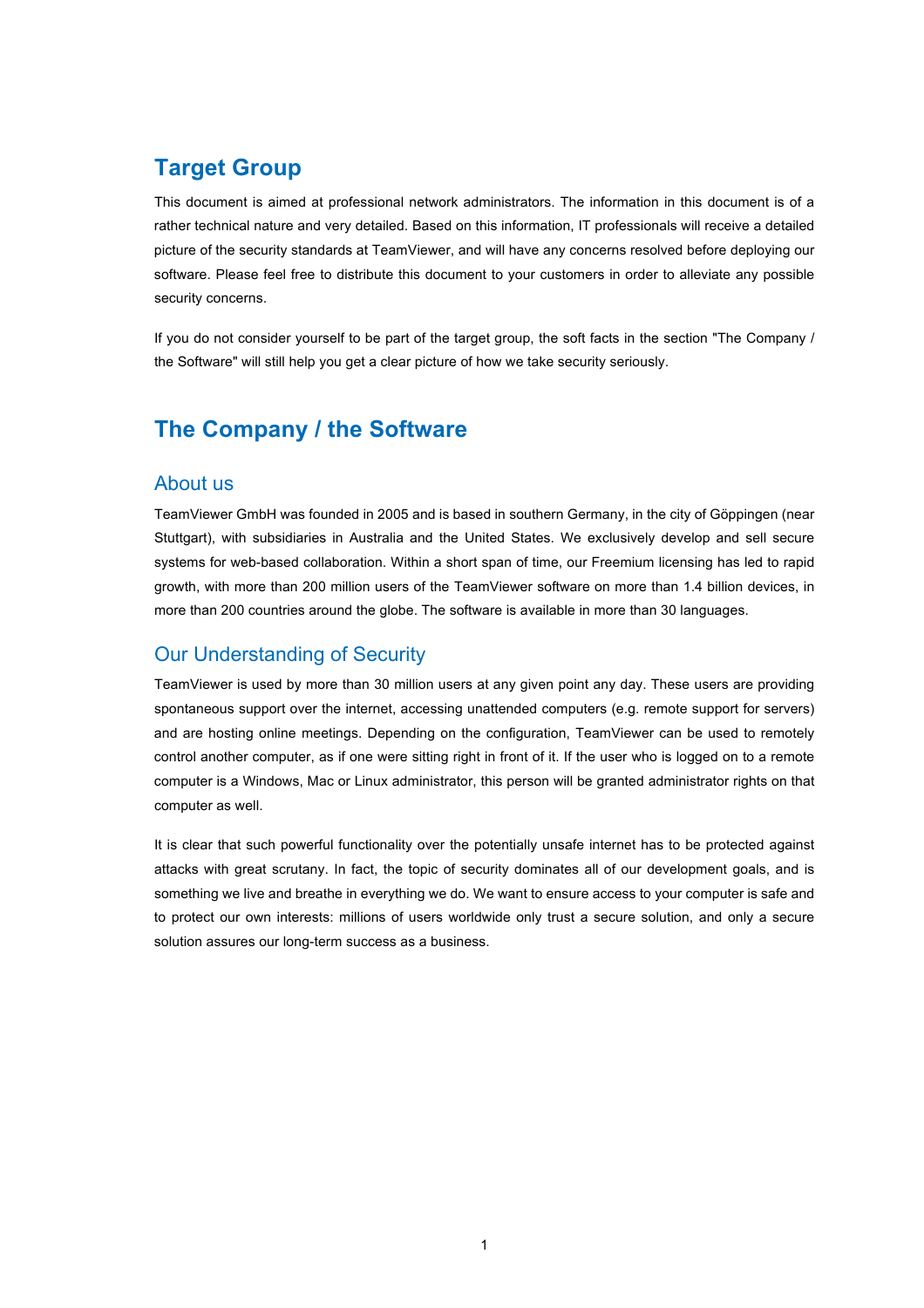### External Expert Assessment

Our software, TeamViewer, has been awarded a five-star quality seal (maximum value) by the Federal Association of IT Experts and Reviewers (Bundesverband der IT-Sachverständigen und Gutachter e.V., BISG e.V.). The independent reviewers of the BISG e.V. inspect products of qualified producers for their quality, security and service characteristics.



#### **References**

Currently, TeamViewer is used by more than 200 million users. International top corporations from all kinds of industries (including such highly sensitive sectors as banking, finance, healthcare and government) are successfully using TeamViewer.

We invite you to have a look at our references all over the internet, in order to gain a first impression of the acceptance of our solution. You'll find that presumably most other companies had similar security and availability requirements before they - after an intensive examination - finally decided on TeamViewer. To form your own impression though, please find some technical details in the rest of this document.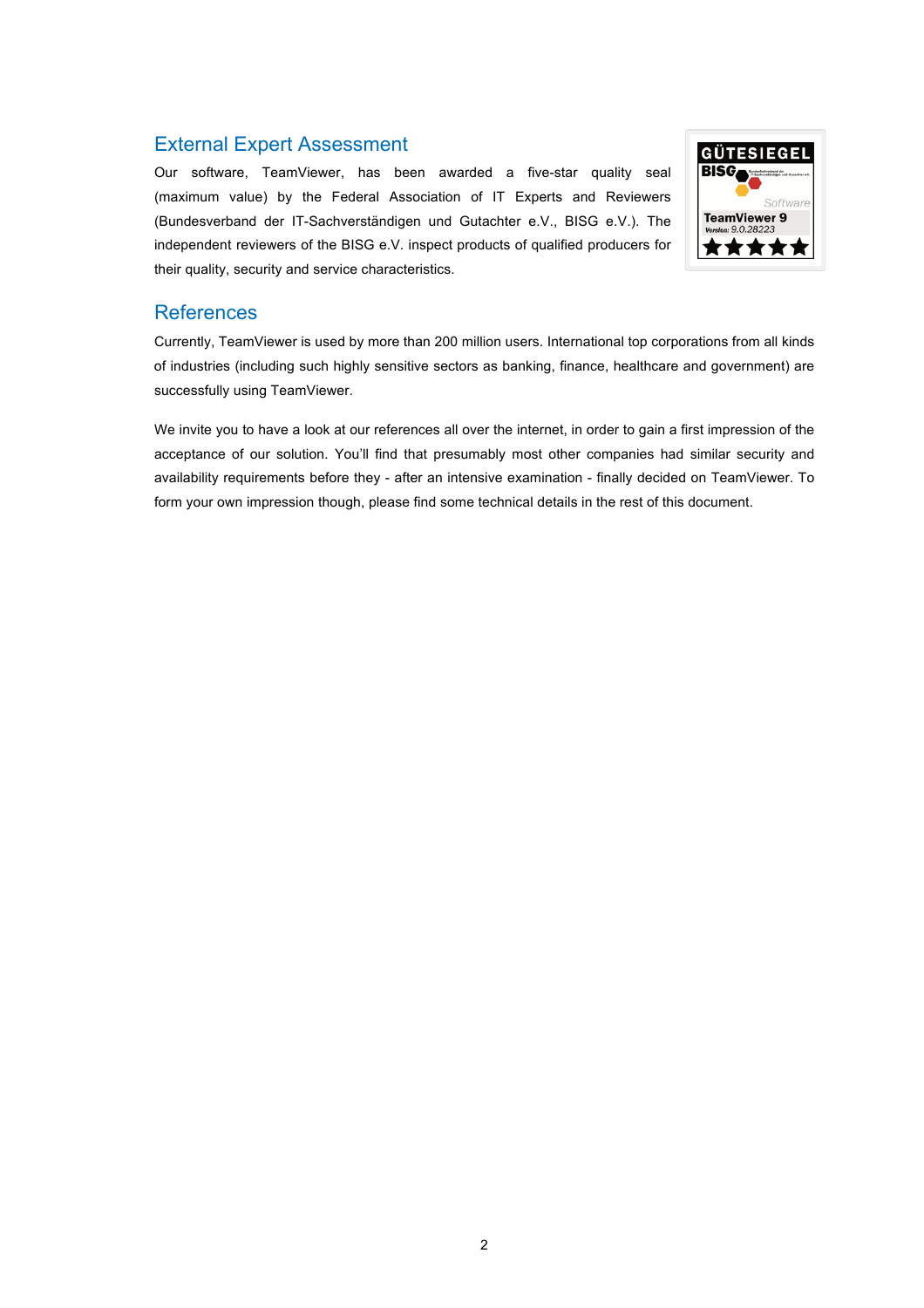# **TeamViewer Sessions**

### Creating a Session and Types of Connections

When establishing a session, TeamViewer determines the optimal type of connection. After the handshake through our master servers, a direct connection via UDP or TCP is established in 70% of all cases (even behind standard gateways, NATs and firewalls). The rest of the connections are routed through our highly redundant router network via TCP or https-tunnelling. You do not have to open any ports in order to work with TeamViewer!

As later described in the paragraph "Encryption and Authentication," not even we, as the operators of the routing servers, can read the encrypted data traffic.

### Encryption and Authentication

TeamViewer Traffic is secured using RSA public/private key exchange and AES (256 bit) session encryption. This technology is used in a comparable form for https/SSL and is considered completely safe by today's standards. As the private key never leaves the client computer, this procedure ensures that interconnected computers - including the TeamViewer routing servers - cannot decipher the data stream.

Each TeamViewer client has already implemented the public key of the master cluster and can thus encrypt messages to the master cluster and check messages signed by it. The PKI (Public Key Infrastructure) effectively prevents "man-in-the-middle-attacks." Despite the encryption, the password is never sent directly, but only through a challenge-response procedure, and is only saved on the local computer.

During authentication, the password is never transferred directly because the Secure Remote Password (SRP) protocol is used. Only a password verifier is stored on the local computer.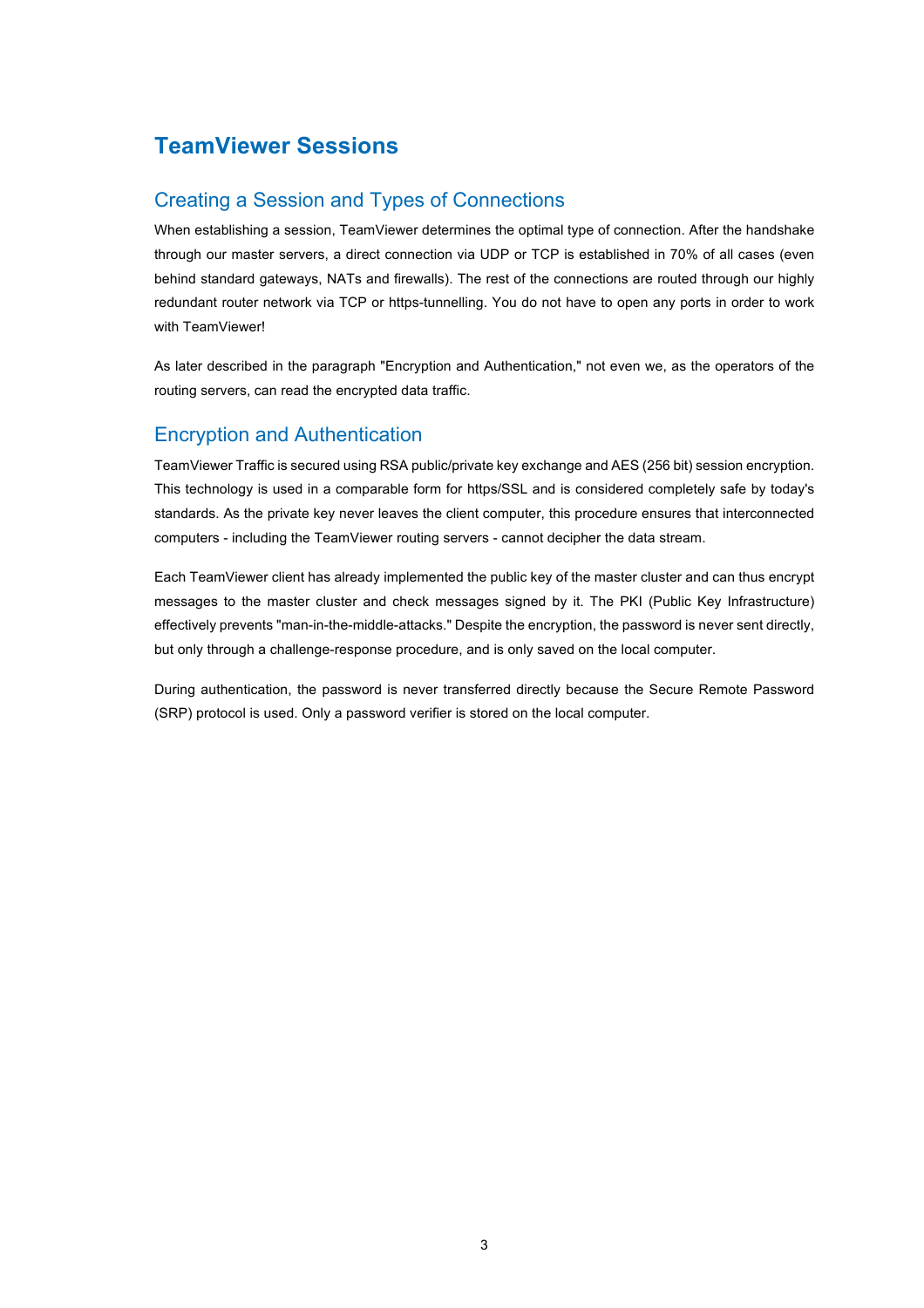

*TeamViewer encryption and authentication*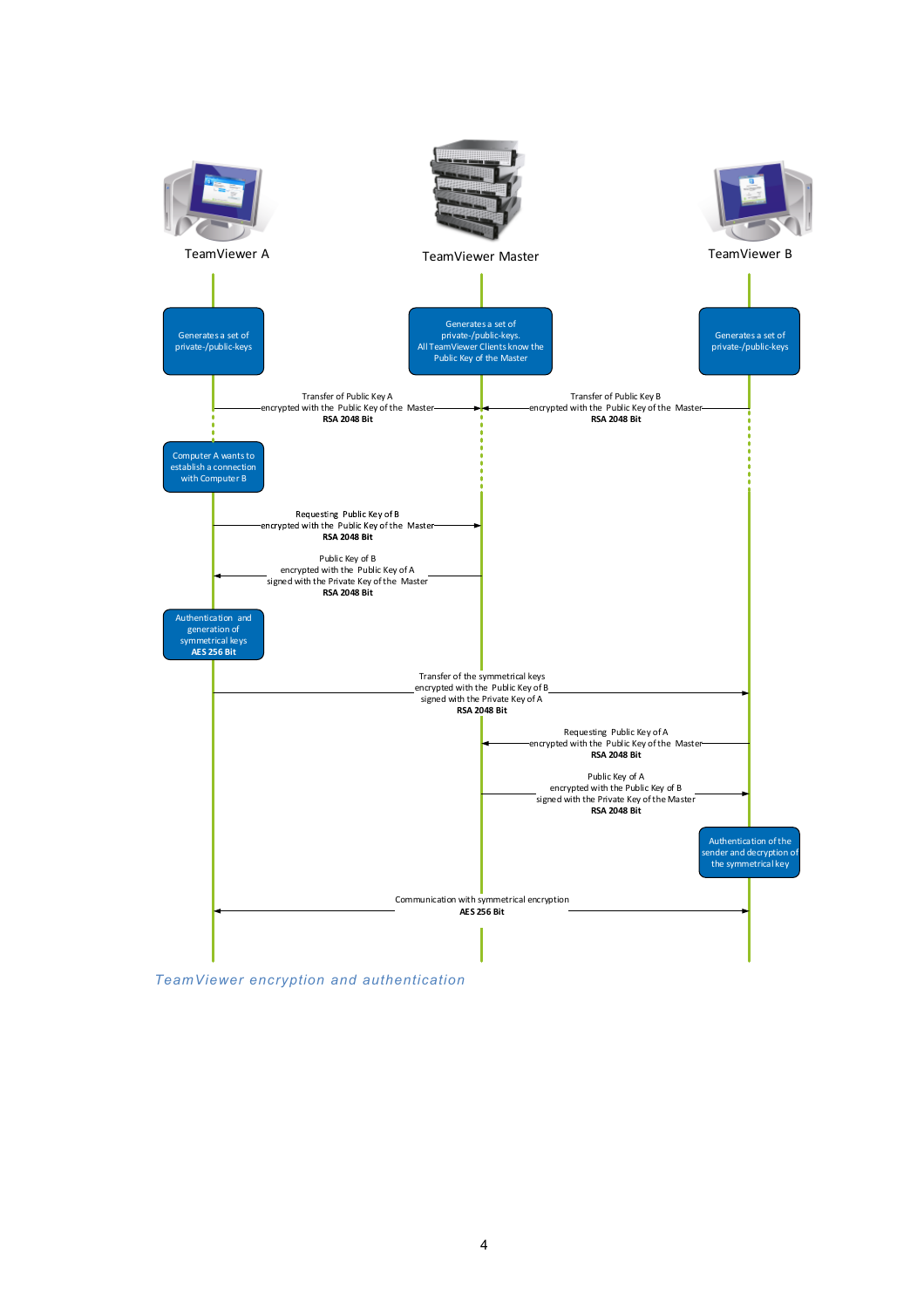## **Validation of TeamViewer IDs**

TeamViewer IDs are based on various hardware and software characteristics and are automatically generated by TeamViewer. The TeamViewer servers check the validity of these IDs before every connection.

# **Brute-Force Protection**

Prospective customers who inquire about the security of TeamViewer regularly ask about encryption. Understandably, the risk that a third party could monitor the connection or that the TeamViewer access data is being tapped is feared most. However, the reality is that rather primitive attacks are often the most dangerous ones.

In the context of computer security, a brute-force attack is a trial-and-error-method to guess a password that is protecting a resource. With the growing computing power of standard computers, the time needed for guessing long passwords has been increasingly reduced.

As a defense against brute-force attacks, TeamViewer exponentially increases the latency between connection attempts. It thus takes as many as 17 hours for 24 attempts. The latency is only reset after successfully entering the correct password.

TeamViewer not only has a mechanism in place to protect its customers from attacks from one specific computer but also from multiple computers, known as botnet attacks, that are trying to access one particular TeamViewer-ID.



*Chart: Time elapsed after n connection attempts during a brute force attack*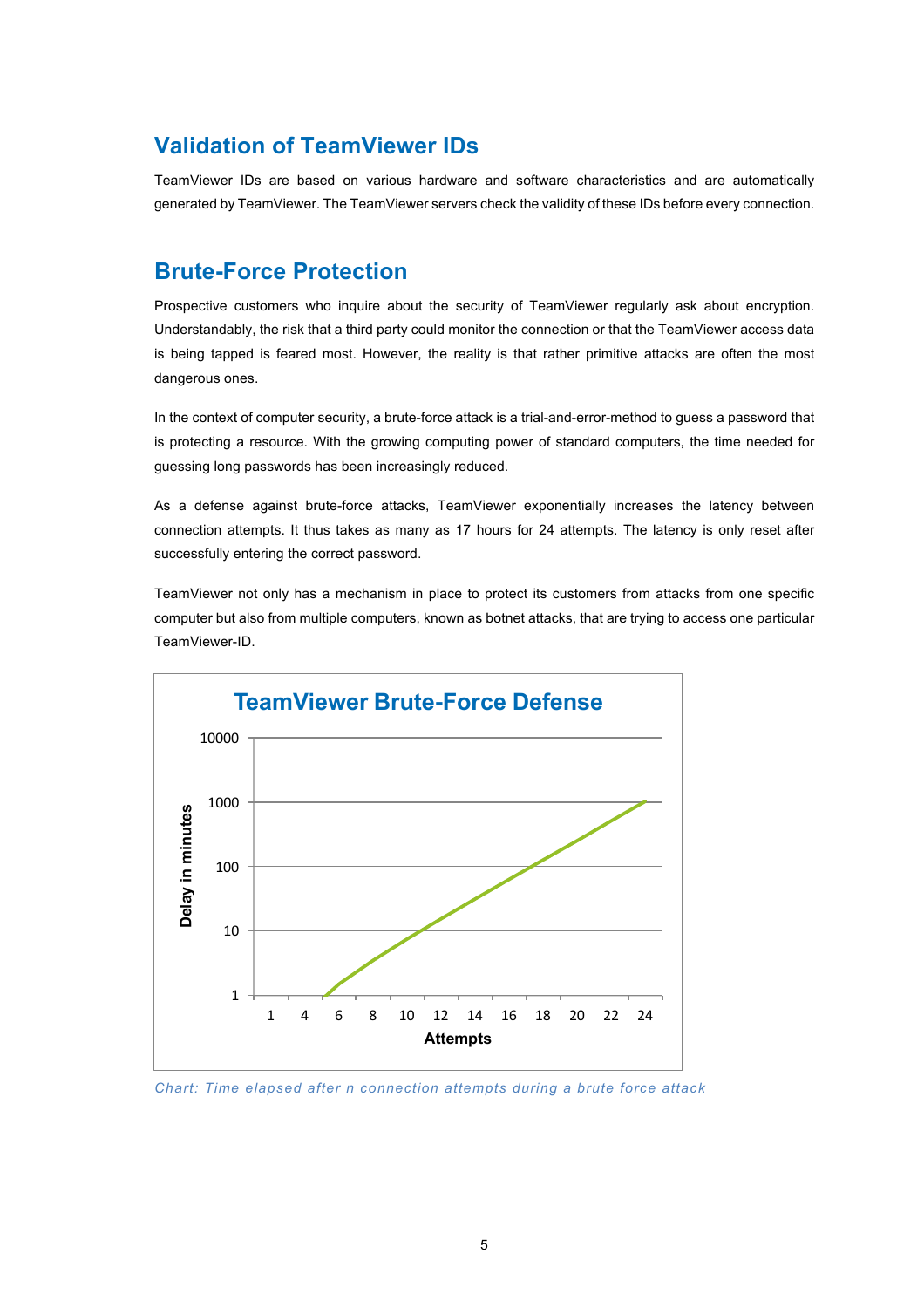# **Code Signing**

As an additional security feature, all of our software is signed via VeriSign Code Signing. In this manner, the publisher of the software is always readily identifiable. If the software has been changed afterwards, the digital signature automatically becomes invalid.



## **Datacenter & Backbone**

To provide the best possible security and availability of the TeamViewer services, all TeamViewer servers are located in data centers which are compliant with ISO 27001, and leverage multi-redundant carrier connections and redundant power supplies. Furthermore, only state-of-the-art brand name hardware is used. Additionally, all servers that store sensitive data are located within Germany or Austria.

Being ISO27001-certified mean that personal access control, video camera surveillance, motion detectors, 24x7 monitoring and on-site security personnel ensure access to the data center is only granted to authorized persons and guarantee the best possible security for hardware and data. There is also a detailed identification check at the single point-of-entry to the data center.

# **TeamViewer Account**

TeamViewer accounts are hosted on dedicated TeamViewer servers. For information on access control, please refer to Datacenter & Backbone above. For authorization and password encryption, Secure Remote Password protocol (SRP), an augmented password-authenticated key agreement (PAKE) protocol, is used. An infiltrator or man in the middle cannot obtain enough information to be able to brute-force guess a password. This means that strong security can even be obtained using weak passwords. Sensitive data within the TeamViewer account, for example cloud storage login information, is stored AES/RSA 2048 bit encrypted.

## **Management Console**

The TeamViewer Management Console is a web-based platform for user management, connection reporting and managing Computers & Contacts. It is hosted in ISO-27001 certified, HIPAA compliant data centers. All data transfer is through a secure channel using TSL (Transport Security Layer) encryption, the standard for secure Internet network connections. Sensitive data is furthermore stored AES/RSA 2048 bit encrypted. For authorization and password encryption, Secure Remote Password protocol (SRP) is used. SRP is a wellestablished, robust, secure password-based authentication and key exchange method using 2048 bit modulus.

## Policy-Based Settings

From within the TeamViewer Management Console, users are able to define, distribute, and enforce setting policies for the TeamViewer software installations on devices that belong specifically to them. Setting policies are digitally signed by the account that generated them. This ensures that the only account permitted to assign a policy to a device is the account to which the device belongs.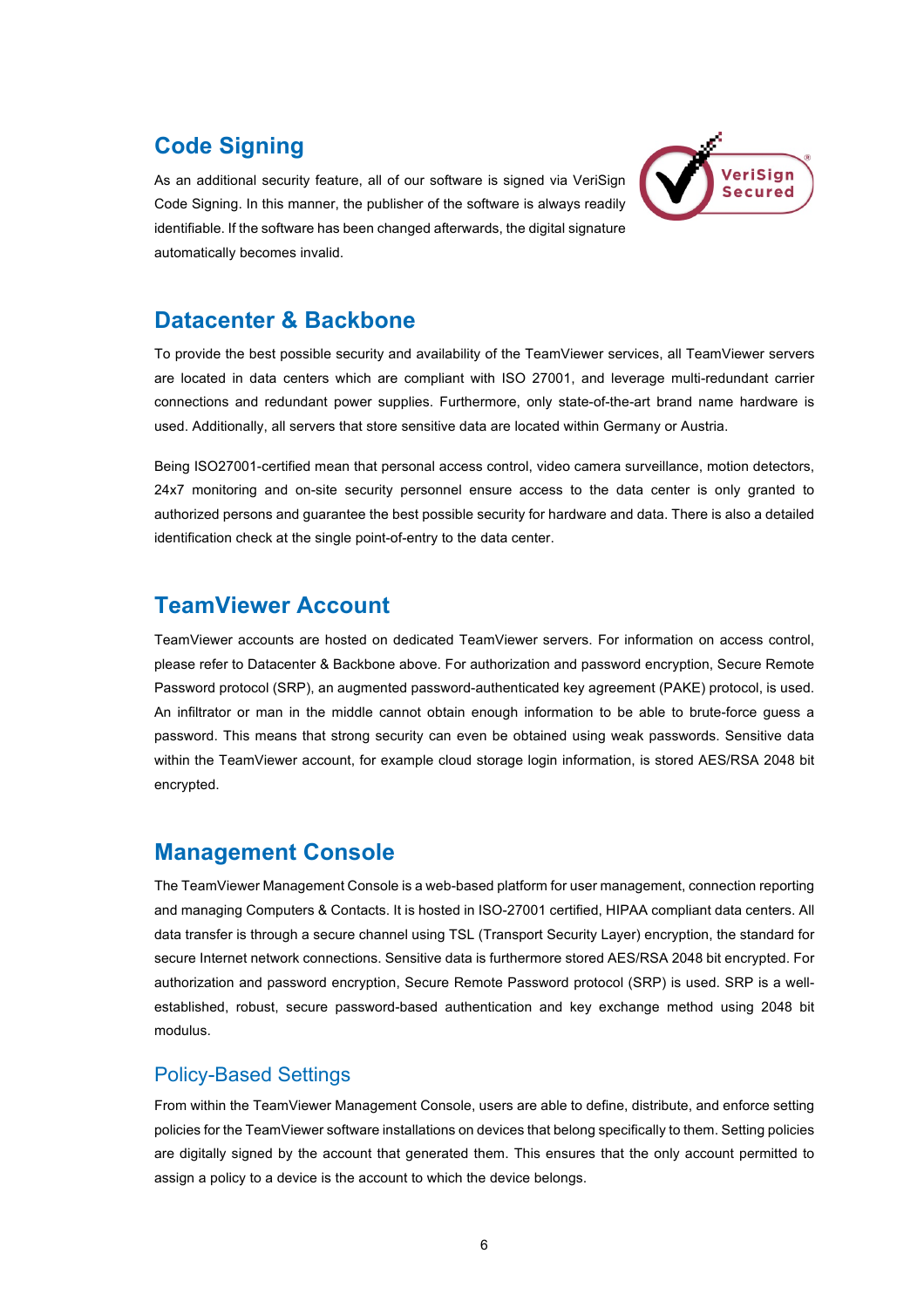# **Application Security in TeamViewer**

### Black- & Whitelist

Particularly if TeamViewer is being used for maintaining unattended computers (i.e. TeamViewer is installed as a Windows service), the additional security option to restrict access to these computers to a number of specific clients can be of interest.

With the whitelist function you can explicitly indicate which TeamViewer IDs and/or TeamViewer accounts are allowed to access a computer. With the blacklist function, you can block certain TeamViewer IDs and TeamViewer accounts. A central whitelist is available as part of the "policy-based settings" described above under "Management Console."

#### Chat and Video Encryption

Chat histories are associated with your TeamViewer account and are therefore encrypted and stored using the same AES/RSA 2048 bit encryption security as described under the "TeamViewer Account" heading. All chat messages and video traffic are end-to-end encrypted using AES (256 bit) session encryption.

#### No Stealth Mode

There is no function that enables you to have TeamViewer running completely in the background. Even if the application is running as a Windows service in the background, TeamViewer is always visible by means of an icon in the system tray.

After establishing a connection there is always a small control panel visible above the system tray. Therefore, TeamViewer is intentionally unsuitable for covertly monitoring computers or employees.

### Password Protection

For spontaneous customer support, TeamViewer (TeamViewer QuickSupport) generates a session password (one-time password). If your customer tells you their password, you can connect to their computer by entering their ID and password. After a restart of TeamViewer on the customer's side, a new session password will be generated so that you can only connect to your customer's computers if you are invited to do so.

When deploying TeamViewer for unattended remote support (e.g. of servers), you set an individual, fixed password, which secures access to the computer.

### Incoming and Outgoing Access Control

You can individually configure the connection modes of TeamViewer. For instance, you can configure your remote support or meeting computer in a way that no incoming connections are possible.

Limiting functionality to those features actually needed always means limiting possible weak points for potential attacks.

#### Two Factor Authentication

TeamViewer assists companies with their HIPAA and PCI compliance requirements. Two-factor authentication adds an additional security layer to protect TeamViewer accounts from unauthorized access.